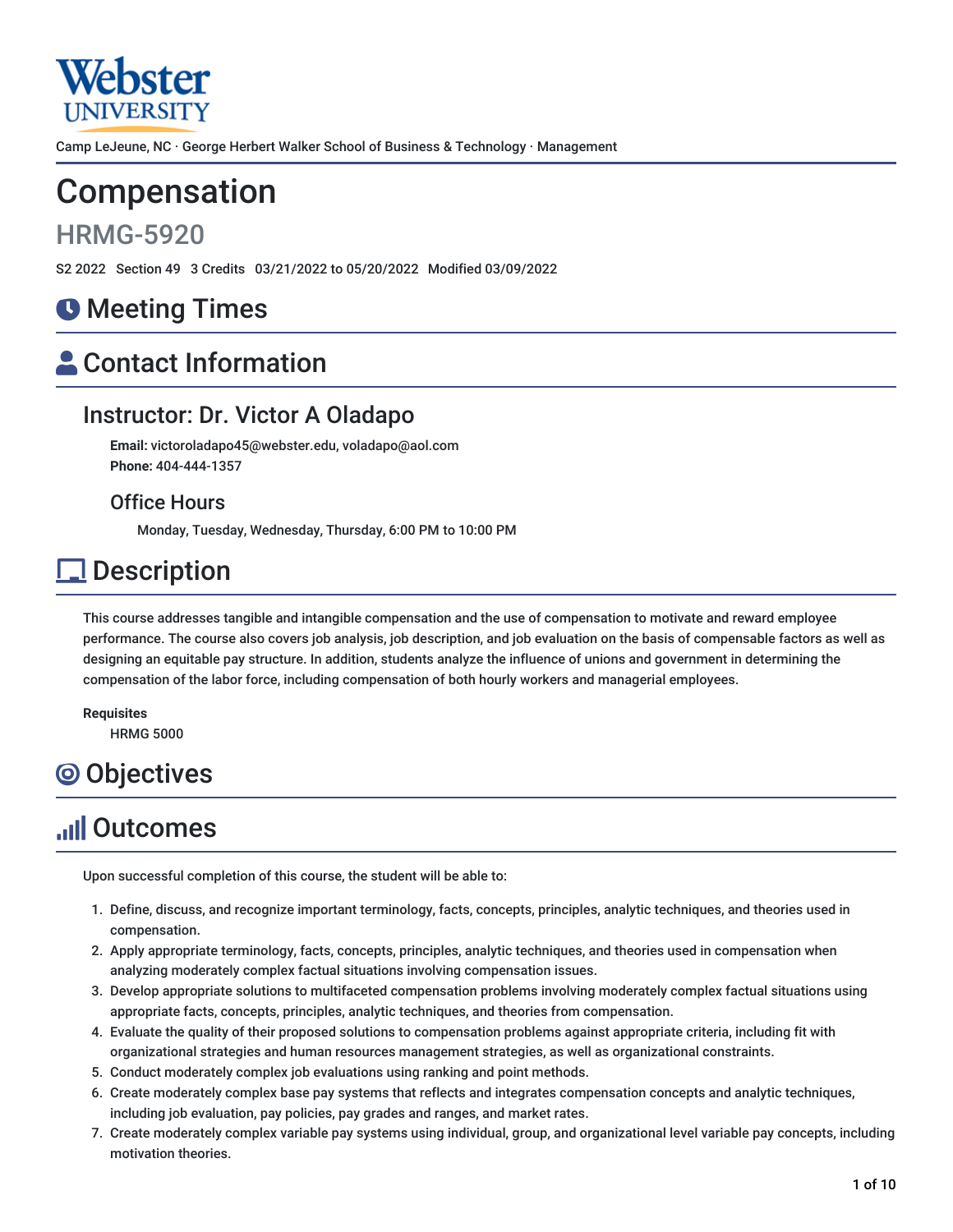8. Develop appropriate merit pay grids based using concepts, principles, and theories from compensation, including motivation theories.

## **Required Textbook**

## Please Select a Textbook

## **E** Materials

Strategic Compensation: A human Resource Management Approach/ Edition 9. Martocchio, Joseph: Prentice Hall ISBN:

ISBN-10: 0134320549

ISBN-13: 9780134320540

## **E** Deliverables

#### Lecture

Classes will include lectures, group exercises, and discussions of videos and short cases. Some individual exercises may be completed during class, but most will be completed outside class. All group exercises will be completed during class, and obviously cannot be made up individually later—you will simply not get credit for those missed group exercises. For all classes other than the first class, you are expected to have read the assigned chapters before class each week. This will enable you to participate in any exercises and to ask questions about material you didn't understand.

Students will perform job evaluations and design simple point method job evaluation plans. In addition, students will design base pay systems and variable pay for performance plans. Such activities help students appreciate how the knowledge taught in this course can be applied.

There will be one midterm examination and a final examination. The examinations will consist primarily of multiple choice questions, short answers, and short essay questions or exercises. The examinations will cover all of the assigned readings, even if the material was not discussed in class. In addition, you may be tested on information introduced in lectures, videos, or cases, but which is not covered in the textbook

## $\vee$  Evaluation

The final grade will be based on one critical incident paper, a critical incident presentation to the class, a participation grade, and midterm and final examinations.

| <b>Midterm Examination</b> | 25% |
|----------------------------|-----|
| Case Study 1               | 20% |
| Case Study 2               | 20% |
| <b>Final Examination</b>   | 25% |
| Participation              | 10% |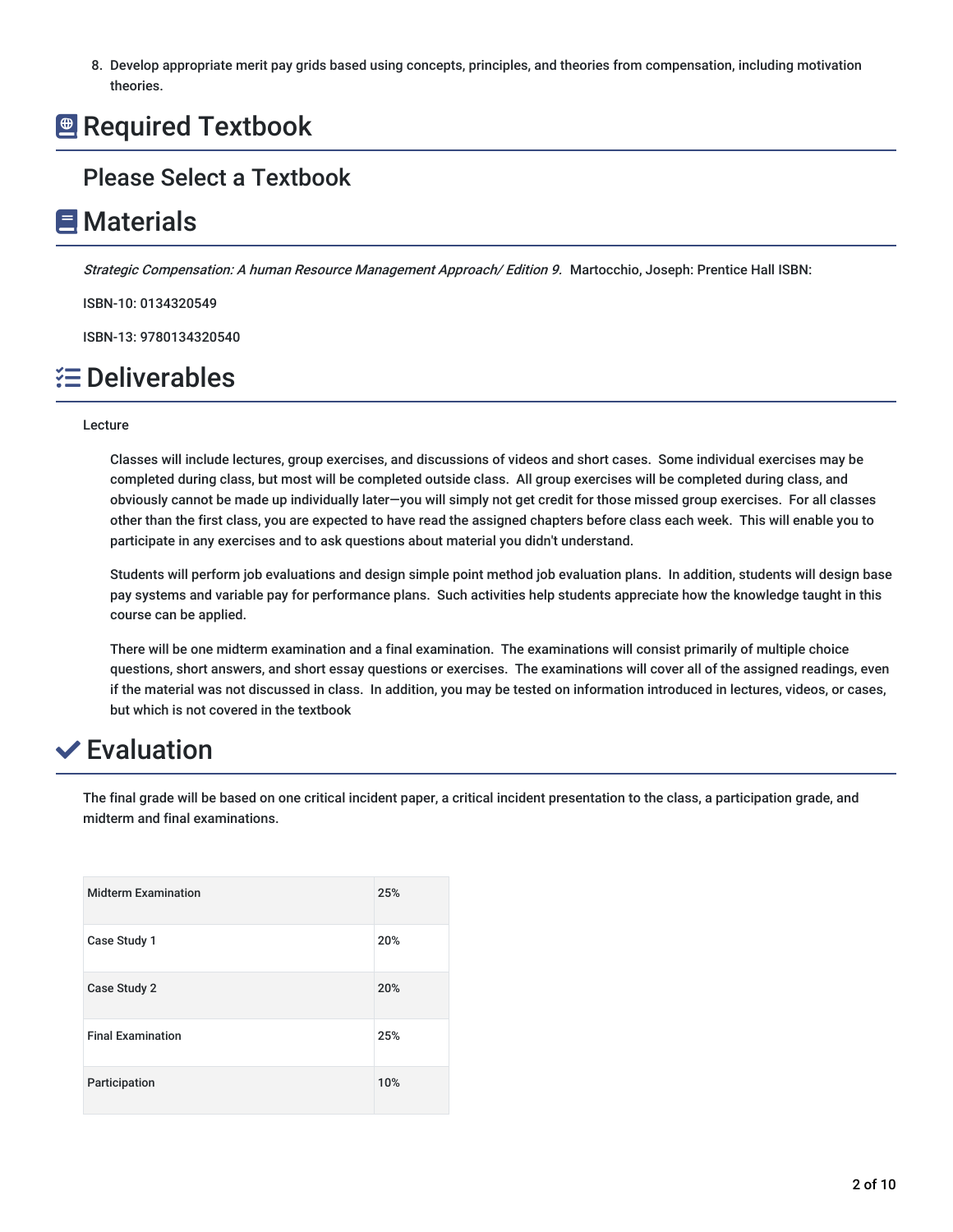## **Criteria** Breakdown

**(late submissions will be penalized)**

**Grading Scale**

- A 96-100
- A- 90-95
- B+ 87-89
- B 84-86
- B- 80-83
- C 70-79
- F 69 and Below

# **苗 Schedule**

#### Martocchio

| Week           | <b>Topics</b>                                                                                                                       | <b>Chapters in</b><br>Text        |
|----------------|-------------------------------------------------------------------------------------------------------------------------------------|-----------------------------------|
| 1              | <b>Strategic Compensation: A Component</b><br>of Human Resource Systems<br><b>Contextual Influences on Compensation</b><br>Practice | 1<br>$\overline{2}$               |
|                |                                                                                                                                     |                                   |
| $\overline{2}$ | Traditional Bases for Pay: Seniority and<br><b>Merit</b><br><b>Incentive Pay</b><br>Person-Focused Pay                              | 3<br>$\overline{\mathbf{A}}$<br>5 |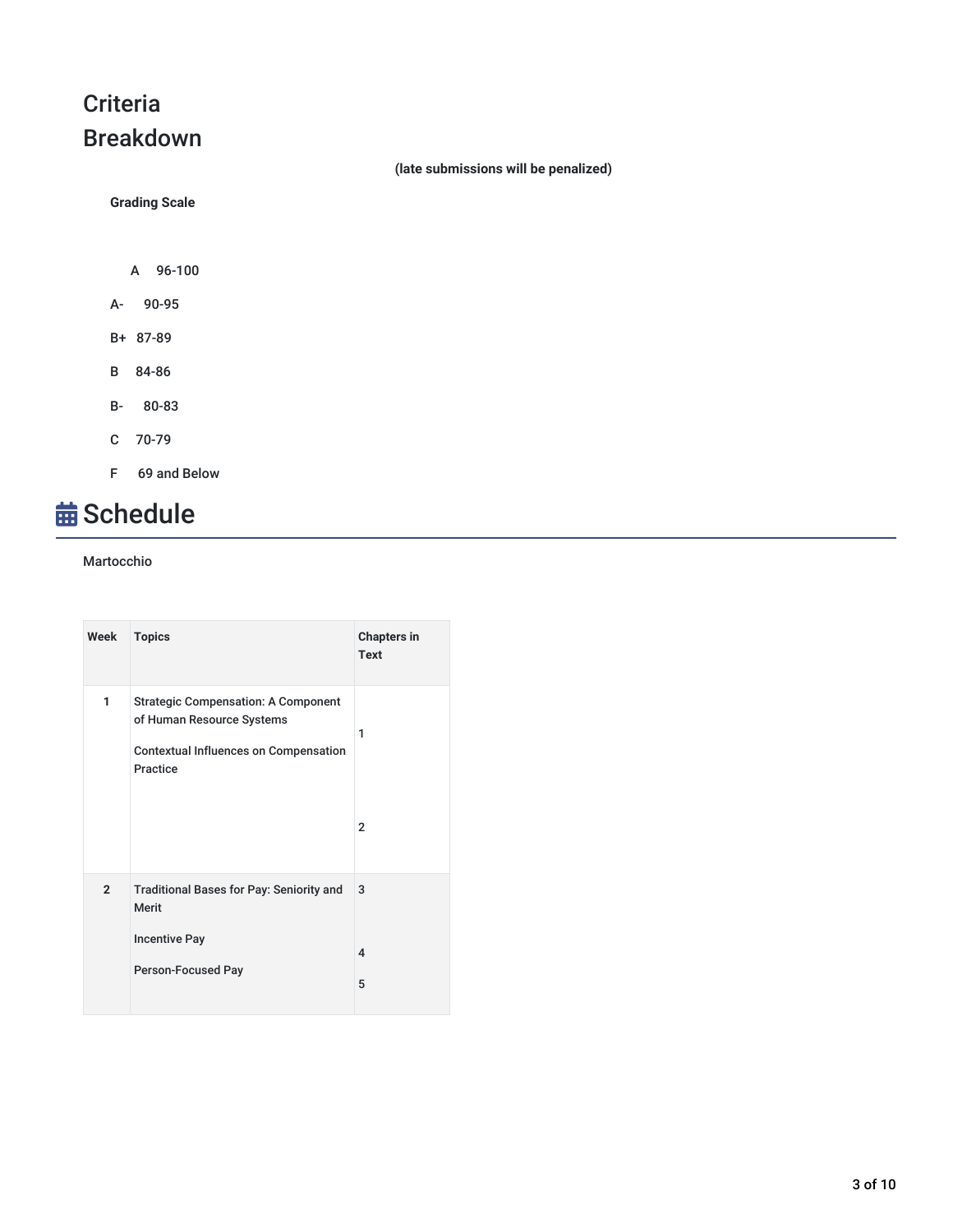| 3              | <b>Building Internally Consistent</b><br><b>Compensation Systems</b>                                             | 6  |
|----------------|------------------------------------------------------------------------------------------------------------------|----|
|                | <b>Building Market-Competitive</b><br><b>Compensation Systems</b>                                                | 7  |
|                | <b>Building Pay Structures That Recognize</b><br><b>Employee Contributions</b>                                   | 8  |
| 4              | <b>Discretionary Benefits</b>                                                                                    | 9  |
|                | <b>Employer-Sponsored Retirement Plans</b><br>and Health Insurance Programs                                      | 10 |
|                | <b>Legally Required Benefits</b>                                                                                 | 11 |
| 5              | <b>Midterm</b>                                                                                                   |    |
| 6              | <b>Compensating Executives</b>                                                                                   | 12 |
|                | <b>Compensating the Flexible Workforce:</b><br><b>Contingent Employees and Flexible Work</b><br><b>Schedules</b> | 13 |
| $\overline{7}$ | <b>Compensating Expatriates</b>                                                                                  | 14 |
|                | Pay and Benefits outside the United<br><b>States</b>                                                             | 15 |
| 8              | <b>Challenges Facing Compensation</b><br>Professionals                                                           | 16 |
| 9              | <b>Final Exam</b>                                                                                                |    |

# Course Policies

## Webster University Course Attendance Policy

(Effective Summer 2014)

The University reserves the right to drop students who do not attend class the first week of the term/semester. Students are expected to attend all class sessions of every course. In the case of unavoidable absence, the student must contact the instructor.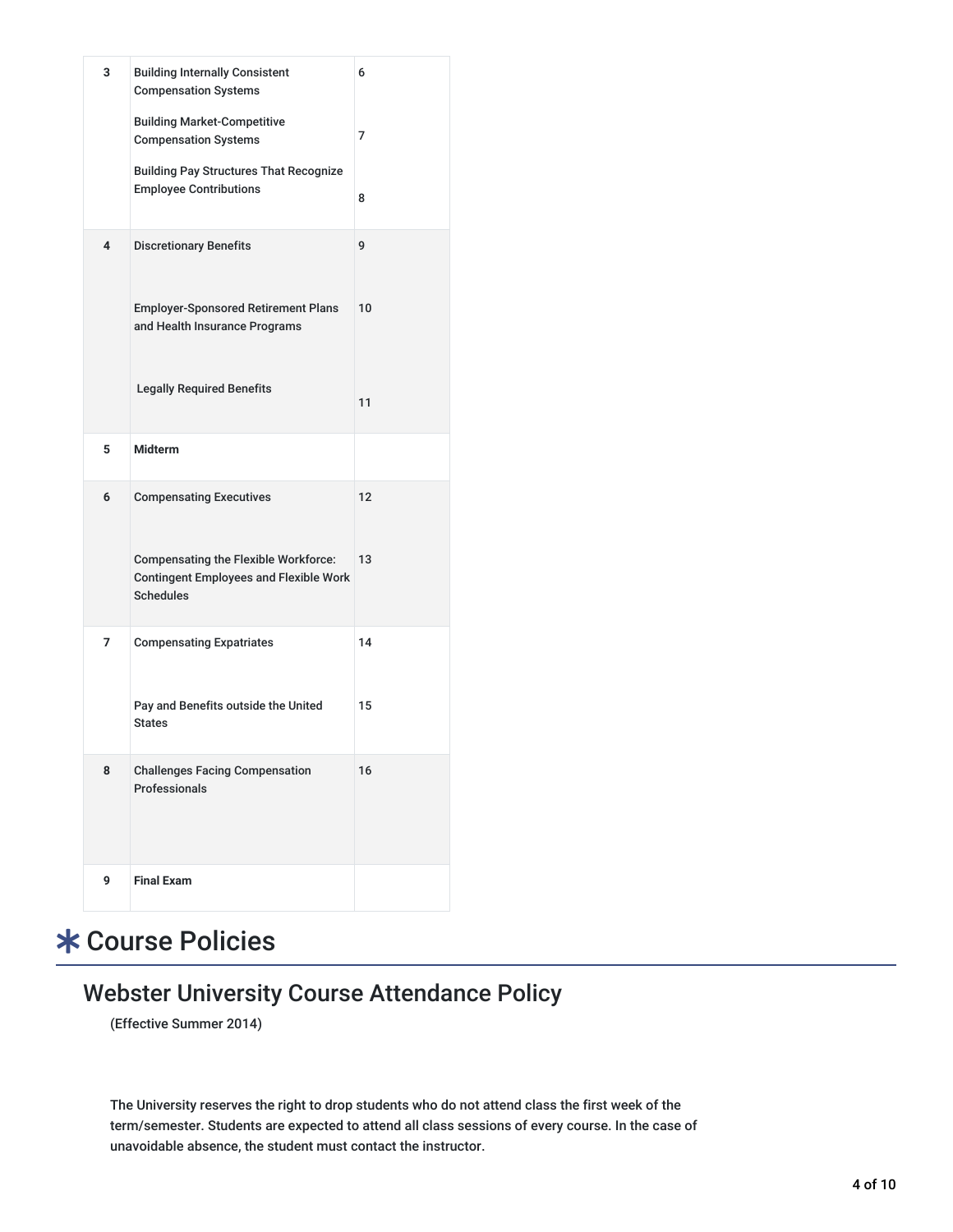The student is subject to appropriate academic penalty for incomplete or unacceptable makeup work, or for excessive or unexcused absences.

A student who misses more than one four-hour course period (per course) without a documented military or medical excuse and advance permission from the instructor should withdraw from the class within the time period allowed for withdrawals. (http://www.webster.edu/catalog/2013- 2014/graduate-catalog/enrollment.html)

#### Excused Absences

The instructor should encourage students to notify him or her prior to class if an absence is anticipated. If a student is absent, the instructor shall assign makeup work to cover the materials presented that week.

If a student has two absences, the instructor has the option to lower the student's grade one letter grade and to inform the student of the action.

If a student has three absences, the instructor has the option to assign a grade of F and to inform the student of the action.

It is the student's responsibility to withdraw from the course. In an extreme case, when the instructor chooses to award a grade of I (Incomplete) for three or four absences, the student must provide acceptable documentation to verify that the absences were unavoidable (e.g. - illness, work conflict, military temporary duty). Faculty should contact the director or department chair to determine the procedures required for this option.

If a student is absent for a fifth class, with or without acceptable documentation, the instructor is to inform the student that his or her grade for the course is F. It is the student's responsibility to withdraw from the course.

#### Unexcused Absences

If a student is absent, the instructor is to assign makeup work, which may exceed the material presented that week. If a student has two absences, the instructor has the option to lower the student's grade one letter grade and to inform the student of the action.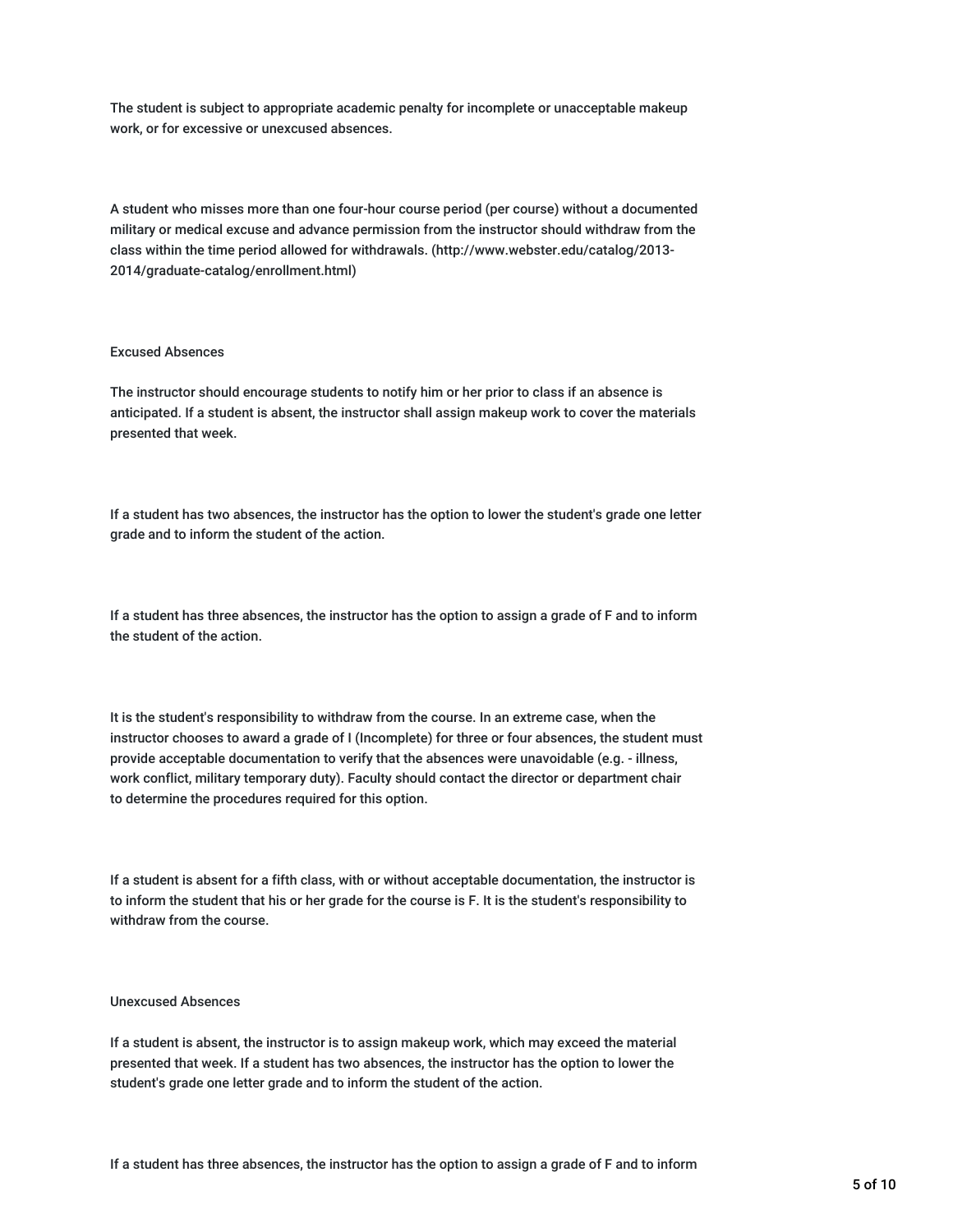the student of the action. It is the student's responsibility to withdraw from the course. (http://www.webster.edu/faculty/faculty\_resource\_guide/course-administration/attendance.html)

#### Academic Accommodations

Webster University makes every effort to accommodate individuals with academic/learning, health, physical and psychological disabilities. To obtain accommodations, students must identify themselves and provide documentation from a qualified professional or agency to the appropriate campus designee or the ADA Coordinator at the main campus. The ADA Coordinator may be reached at 314-246-7700 or disability@webster.edu.

If you have already identified as a student with a documented disability and are entitled to classroom or testing accommodations, please inform the instructor of the accommodations you will require for this class at the beginning of the course.

#### Academic Resource Center

Additional support and resources may be accessed through the Academic Resource Center (ARC). Support and resources include academic counseling, accommodations, assistive technology, peer tutoring, plagiarism prevention, testing center services, and writing coaching. Visit www.webster.edu/arc or Loretto Hall 40 on the main campus for more information.

## $\overline{\textbf{m}}$  Institutional Policies

### Academic Policies

Academic policies provide students with important rights and responsibilities. Students are expected to familiarize themselves with all academic policies that apply to them. Academic policies for undergraduate students can be found in the Undergraduate Studies Catalog; graduate students should review the Graduate Studies Catalog.

#### Undergraduate Studies Catalog

The Undergraduate Studies Catalog contains academic policies that apply to all undergraduate students. The *academic policies* and information section of the catalog contains important information related to **attendance, conduct, academic honesty, grades, and more**. If you are an undergraduate student, please review the catalog each academic year. The current Undergraduate Studies Catalog is at:

<http://www.webster.edu/catalog/current/undergraduate-catalog/> (http://www.webster.edu/catalog/current/undergraduatecatalog/)

#### Graduate Studies Catalog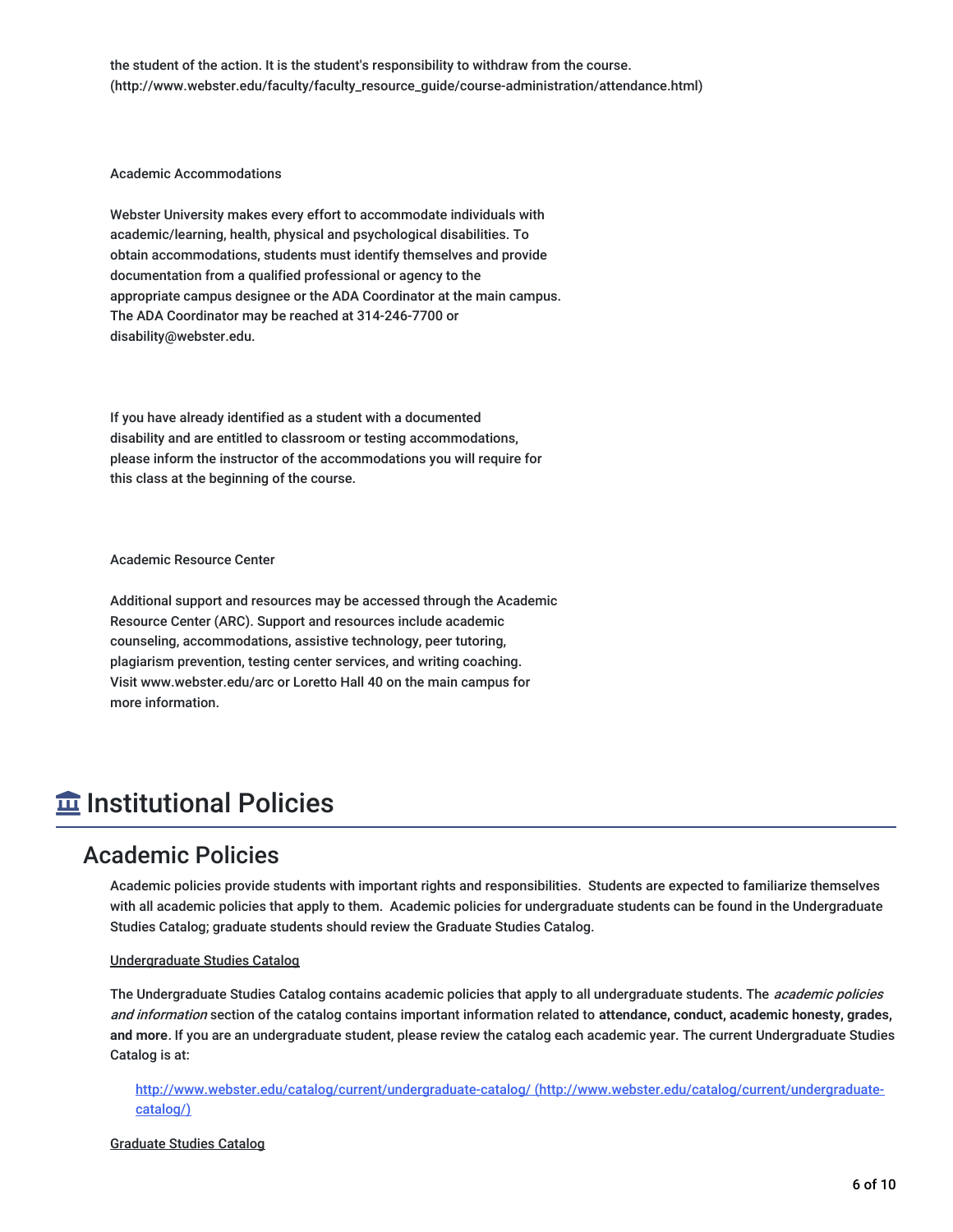The Graduate Studies Catalog contains academic policies that apply to all graduate students. The *academic policies* section of the catalog contains important information related to **conduct, academic honesty, grades, and more**. If you are a graduate student, please review the catalog each academic year. The current Graduate Studies Catalog is at:

http://www.webster.edu/catalog/current/graduate-catalog/ [\(http://www.webster.edu/catalog/current/graduate-catalog/\)](http://www.webster.edu/catalog/current/graduate-catalog/)

### Grading

The Grades section of the academic catalog outlines the various grading systems courses may use, including the information about the final grade reported for this class.

#### **Undergraduate**

http://www.webster.edu/catalog/current/undergraduate-catalog/academic-policies.html#grading [\(http://www.webster.edu/catalog/current/undergraduate-catalog/academic-policies.html#grading\)](http://www.webster.edu/catalog/current/undergraduate-catalog/academic-policies.html#grading)

#### **Graduate**

https://webster.edu/catalog/current/graduate-catalog/academic-policies.html#gradingsystem [\(https://webster.edu/catalog/current/graduate-catalog/academic-policies.html#gradingsystem\)](https://webster.edu/catalog/current/graduate-catalog/academic-policies.html#gradingsystem)

#### Incomplete

There are important policies that govern grades of Incomplete (I), including the circumstances under which Incomplete grades are granted, deadlines for completion, and consequences should the remaining course work not be completed. It is the responsibility of a student who requests an Incomplete to ensure that they understand and follow the policies.

#### Grade Appeals

Instructors are responsible for assigning grades, and student should discuss grade issues with the instructor. Policies and procedures for appealing grades are available in the appropriate catalog.

### Academic Honesty Policy

Webster University is committed to academic excellence. As part of our Statement of Ethics, we strive to preserve academic honor and integrity by repudiating all forms of academic and intellectual dishonesty, including cheating, plagiarism and all other forms of academic dishonesty. Academic dishonesty is unacceptable and is subject to a disciplinary response. Students are encouraged to talk to instructors about any questions they may have regarding how to properly credit others' work, including paraphrasing, quoting, and citation formatting. The university reserves the right to utilize electronic databases, such as Turnitin.com, to assist faculty and students with their academic work.

The university's Academic Honesty Policy is published in academic catalogs:

#### **Undergraduate**

http://www.webster.edu/catalog/current/undergraduate-catalog/academic-policies.html [\(http://www.webster.edu/catalog/current/undergraduate-catalog/academic-policies.html\)](http://www.webster.edu/catalog/current/undergraduate-catalog/academic-policies.html)

#### **Graduate**

<http://www.webster.edu/catalog/current/graduate-catalog/academic-policies.html> (http://www.webster.edu/catalog/current/graduate-catalog/academic-policies.html)

As a part of the university commitment to academic excellence, the Reeg Academic Resource Center provides student resources to become better acquainted with academic honesty and the tools to prevent plagiarism in its many forms:

<https://websteru.sharepoint.com/sites/AcademicIntegrityAtWebster> (https://websteru.sharepoint.com/sites/AcademicIntegrityAtWebster)

## Statement of Ethics

Webster University strives to be a center of academic excellence. The university makes every effort to ensure the following:

- The opportunity for students to learn and inquire freely
- The protection of intellectual freedom and the rights of professors to teach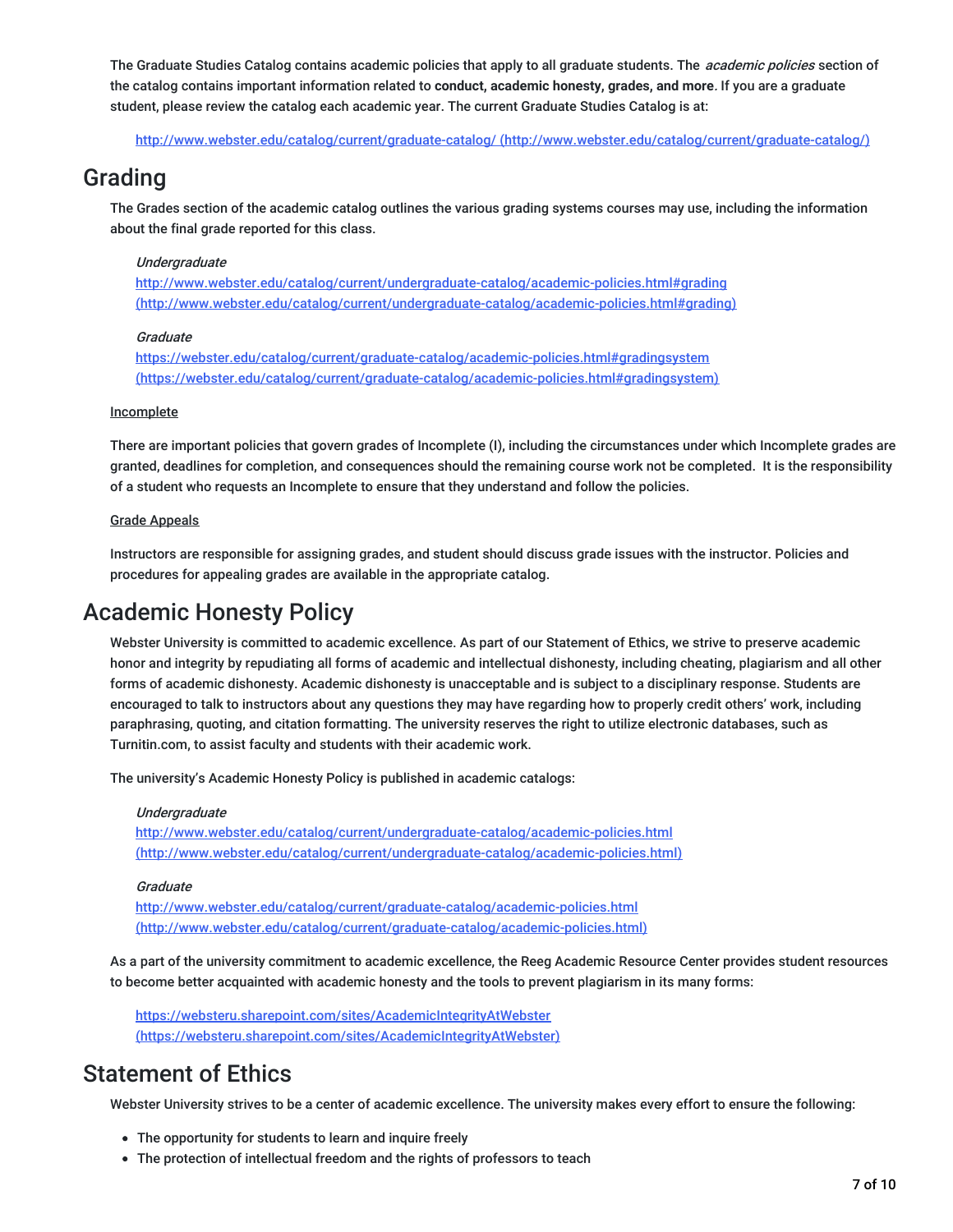The advancement of knowledge through scholarly pursuits and relevant dialogue

To review Webster University's statement of ethics, see the Undergraduate Studies Catalog and the Graduate and Studies Catalog:

#### **Undergraduate**

http://www.webster.edu/catalog/current/undergraduate-catalog/overview.html#ethics [\(http://www.webster.edu/catalog/current/undergraduate-catalog/overview.html#ethics\)](http://www.webster.edu/catalog/current/undergraduate-catalog/overview.html#ethics)

#### **Graduate**

<http://www.webster.edu/catalog/current/graduate-catalog/ethics.html> (http://www.webster.edu/catalog/current/graduatecatalog/ethics.html)

### Contact Hours for this Course

It is essential that all classes meet for the full instructional time as scheduled. A class cannot be shortened in length. If a class session is cancelled for any reason, the content must be covered at another time.

### Important Academic Resources

Academic Accommodations and Support

At Webster University, we understand that all students learn differently and may have specific, often differing, learning needs. Some examples are doing rather than watching, being active instead of sitting still, and taking frequent breaks. For others, the professor needs to speak louder, give more clear instructions, and be understanding with health issues. Regardless of what makes learning easier for you, our goal is to provide the most accessible learning environment possible for each student. If there are any specific needs you'd like to make your instructors personally aware of, including any academic accommodations, please reach out to them directly.

Webster University supports students in several ways. Students with academic/learning, health, physical, and psychological disabilities and students who have accessibility concerns can reach out to Webster's Academic ADA Coordinator at [disability@webster.edu](mailto:disability@webster.edu). You can also reach out if you have any questions relating to accessibility.

Online resources through WorldClassRoom (Canvas) have a variety of accessibility tools, provided through a program called Ally, for both students and faculty. Ally is free and already incorporated into WorldClassRoom. It helps students who have visibility and attention challenges; who need easier access to course materials from mobile phones, tablets, electronic readers, etc.; or who need or prefer file types different from the format uploaded by the instructor. You can find more information about Ally at https://webster.edu/online/ally.php [\(https://webster.edu/online/ally.php\)](https://webster.edu/online/ally.php).

Life circumstances can make focusing on education, or anything else, difficult. For this reason, several additional resources and services are available to students at no cost:

- 1. Reeg Academic Resource Center [\(https://websteru.sharepoint.com/sites/ReegARC](https://websteru.sharepoint.com/sites/ReegARC) (https://websteru.sharepoint.com/sites/ReegARC))
	- o Academic Counseling: [academiccounseling@webster.edu](mailto:academiccounseling@webster.edu)
	- o Assistive Technology: [atacr@webster.edu](mailto:atacr@webster.edu)
	- o Disability Accommodations: [disabilty@webster.edu](mailto:disabilty@webster.edu)
	- o Testing Center: [arc@webster.edu](mailto:arc@webster.edu)
	- Tutoring: [tutoring@webster.edu](mailto:tutoring@webster.edu)
	- o Writing services: [writing@webster.edu](mailto:writing@webster.edu)
- 2. Counseling and Life Development [\(https://www.webster.edu/student-counseling.php](https://www.webster.edu/student-counseling.php) (https://www.webster.edu/studentcounseling.php)): 314-968-7030 or [counselingld@webster.edu](mailto:counselingld@webster.edu) (these contact methods are non-confidential, but appointments are confidential)

Lastly, circumstances change. If, at any point throughout your education, you find that something is making learning difficult for you, please reach out to your instructor directly and/or to Webster's ADA team. It is never too late to ask for accommodations. We entirely support you and want you to have the best and most accessible education possible.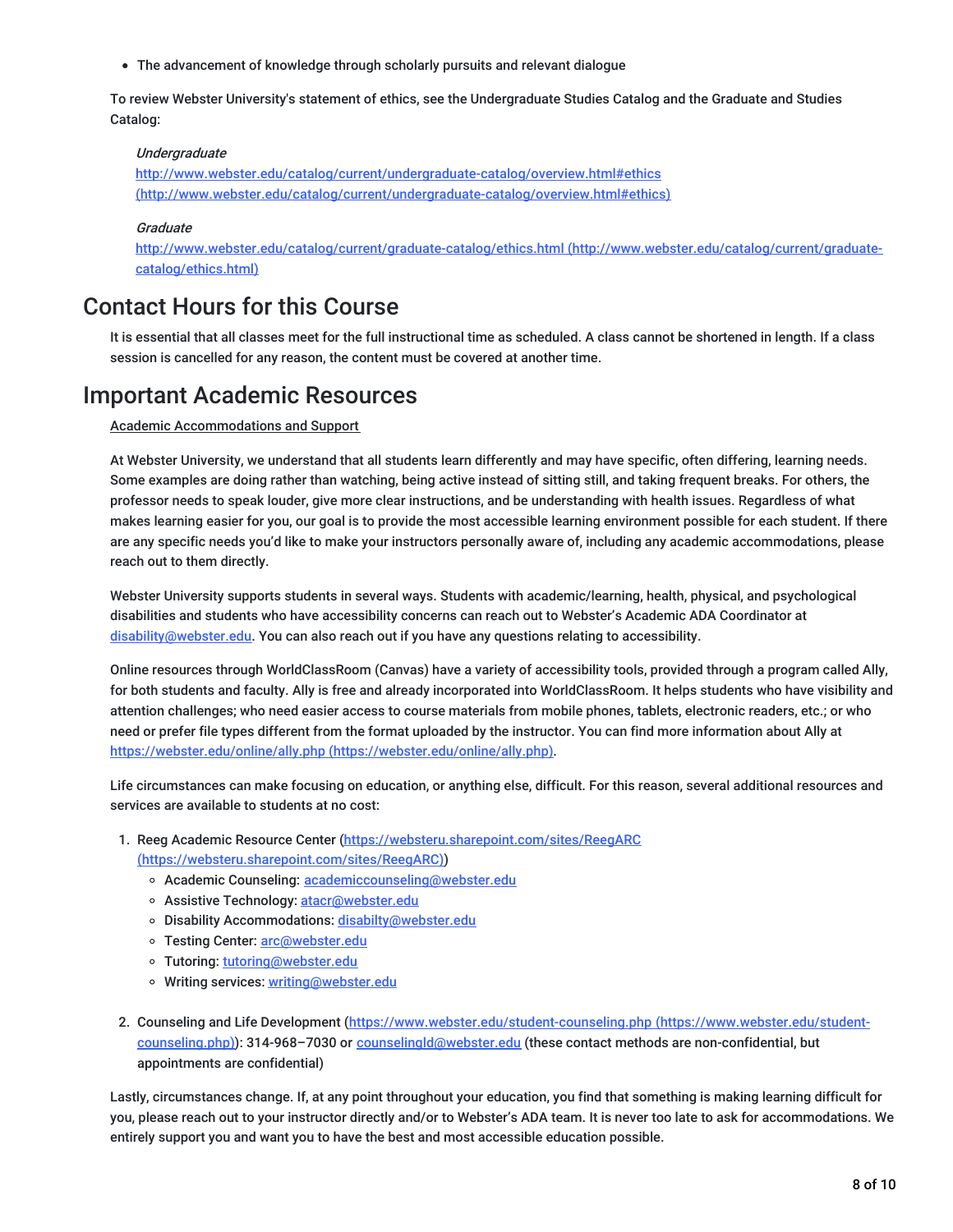#### Student Success Portal

Webster University's Student Success Portal, powered by Starfish, is a communications tool to connect students with faculty members and campus support services. It allows faculty and staff members to communicate with you regarding academic achievements as well as areas where support may be helpful. You may use the portal to contact faculty and staff members for assistance and to arrange meetings. Activity in the portal will be communicated to your Webster University email account. The Student Success Portal is available via your course home page in WorldClassRoom or via Connections. Learn more about the Student Success Portal at [https://www.legacy.webster.edu/success/students.html.](https://www.legacy.webster.edu/success/students.html)

(https://www.legacy.webster.edu/success/students.html)

#### University Library

Webster University Library is dedicated to supporting the research needs and intellectual pursuits of students throughout the university's worldwide network. Resources include print and electronic books, journal articles, online databases, DVDs and streaming video, CDs and streaming music, datasets, and other specialized information. Services include providing materials at no cost and research help for basic questions to in-depth exploration of resources. The gateway to all of these resources and services is http://library.webster.edu [\(http://library.webster.edu/\)](http://library.webster.edu/). For support navigating the library's resources, see http://libanswers.webster.edu/ [\(http://libanswers.webster.edu/\)](http://libanswers.webster.edu/) for the many ways to contact library staff.

### Drops and Withdrawals

Drop and withdrawal policies dictate processes for students who wish to unenroll from a course. Students must take proactive steps to unenroll; informing the instructor is not sufficient, nor is failing to attend. In the early days of the term or semester, students may DROP a course with no notation on their student record. After the DROP deadline, students may WITHDRAW from a course; in the case of a WITHDRAW, a grade of W appears on the student record. After the WITHDRAW deadline, students may not unenroll from a course. Policies and a calendar of deadlines for DROP and WITHDRAW are at:

#### Undergraduate

<http://www.webster.edu/catalog/current/undergraduate-catalog/enrollment.html> (http://www.webster.edu/catalog/current/undergraduate-catalog/enrollment.html)

#### **Graduate**

<http://www.webster.edu/catalog/current/graduate-catalog/enrollment.html> (http://www.webster.edu/catalog/current/graduate-catalog/enrollment.html)

Academic Calendar - http://www.webster.edu/academics/academic-calendar/ [\(http://www.webster.edu/academics/academic-calendar/\)](http://www.webster.edu/academics/academic-calendar/)

Current tuition rates, policies, and procedures, including details of pro-rated tuition refunds, are available in the "Tuition, Fees, and Refunds" section of Webster's Academic Catalogs:

#### **Undergraduate**

http://www.webster.edu/catalog/current/undergraduate-catalog/tuition.html [\(http://www.webster.edu/catalog/current/undergraduate-catalog/tuition.html\)](http://www.webster.edu/catalog/current/undergraduate-catalog/tuition.html)

#### **Graduate**

<http://www.webster.edu/catalog/current/graduate-catalog/tuition.html> (http://www.webster.edu/catalog/current/graduatecatalog/tuition.html)

### Student Handbook and Other Important Policies

Student handbook and other non-academic policies may apply to you and may impact your experience in this class. Such policies include the student code of conduct, privacy, technology and communications, and more. Please review the handbook each year and be aware of policies that apply to you. The handbook is available at:

http://www.webster.edu/student-handbook/ [\(http://www.webster.edu/student-handbook/\)](http://www.webster.edu/student-handbook/)

Sexual Assault, Harassment, and Other Sexual Offenses